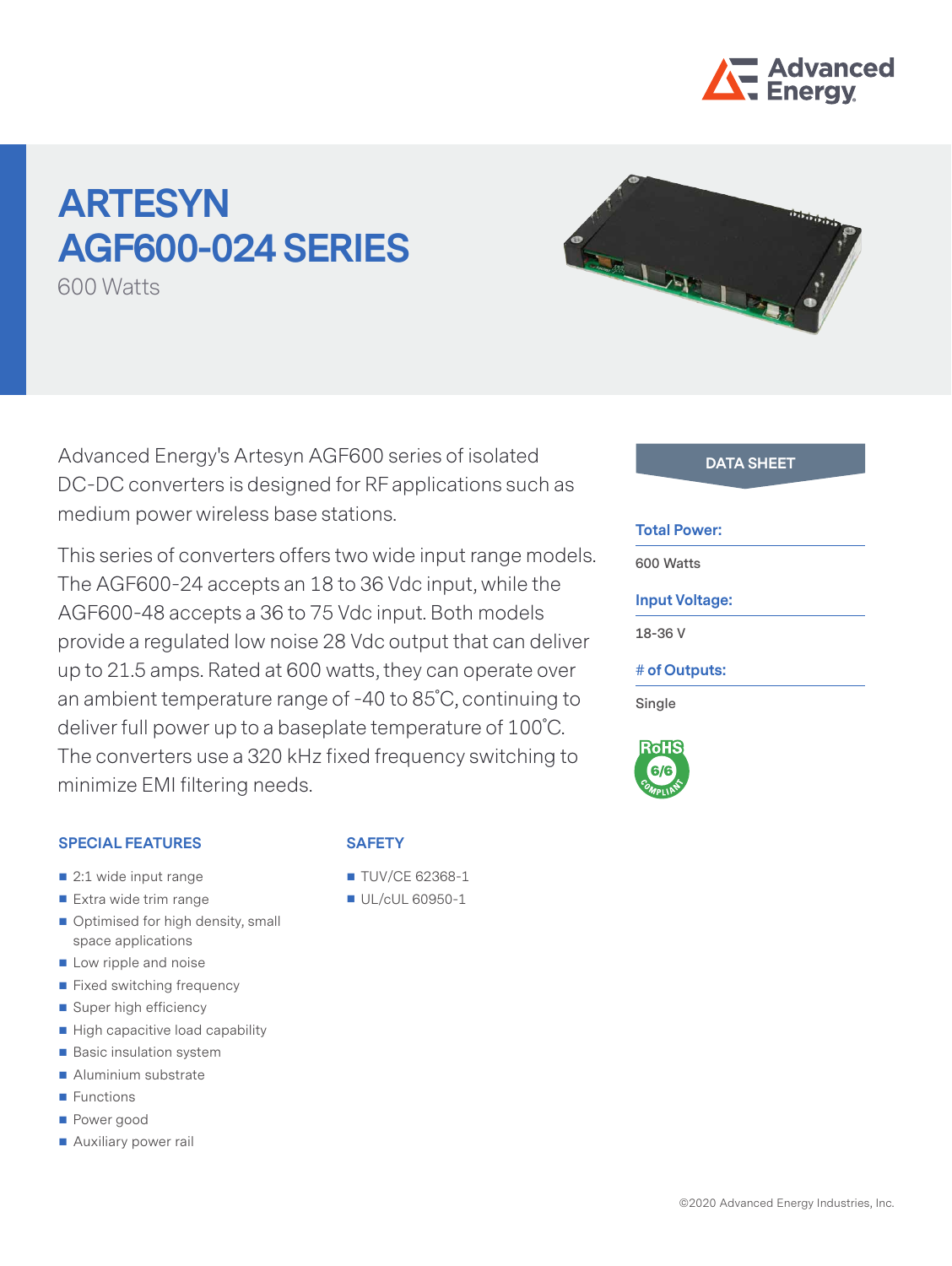# **ELECTRICAL SPECIFICATIONS**

| Input                      |                |  |  |
|----------------------------|----------------|--|--|
| Input range                | 18-36 VDC      |  |  |
| Efficiency                 | 93.5%          |  |  |
| Output                     |                |  |  |
| Voltage tolerance          | $+/-1%$        |  |  |
| Line regulation            | 28 mV          |  |  |
| Load regulation            | 56 mV          |  |  |
| Noise/ripple               | 200 mV         |  |  |
| Overvoltage protection     | Hiccup         |  |  |
| Overtemperature protection | Auto restart   |  |  |
| Switching frequency        | 230 KHz        |  |  |
| Temperature co-efficient   | $\pm 0.02$ /°C |  |  |
| Isolation                  |                |  |  |
| I/O isolation              | 1500 VDC min.  |  |  |

# **ENVIRONMENTAL SPECIFICATIONS**

| Operating ambient temperature range | $-40 °C$ to + 85 $°C$      |
|-------------------------------------|----------------------------|
| Storage temperature                 | $-55$ °C to + 125 °C       |
| Humidity                            | 5% to 95% (non-condensing) |
| <b>MTBF</b>                         | 1.5 Million hours          |
| RoHS Compliant                      |                            |

# **ORDERING INFORMATION**

| Model number    | Input voltage | Output voltage | <b>Power</b> |
|-----------------|---------------|----------------|--------------|
| AGF600-24S28-6L | 18-36 Vin     | 28 V @ 21.5 A  | 600 W        |

Standard version is negative enable

"-6" = 3.8 mm pin length

"-L" = RoHS 6 compliance

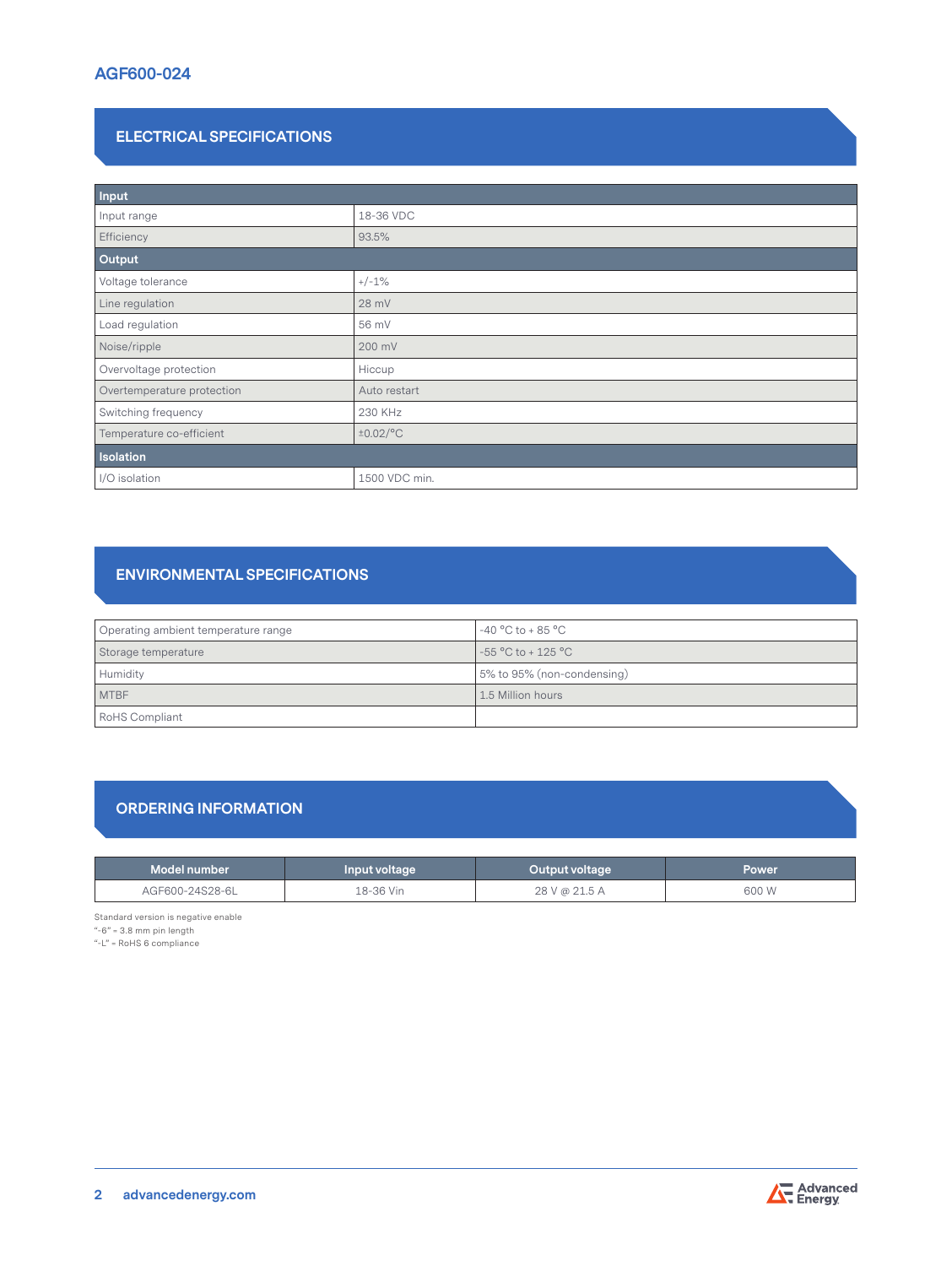#### **MECHANICAL DRAWING**



Unit: mm[inch] Bottom view: pin on upside Tolerance: X.Xmm±0.5mm[X.X in.±0.02in.] X.XXmm±0.25mm[X.XX in ±0.01in.]

# **PIN ASSIGNMENTS**

| Pin#                      | Function             |
|---------------------------|----------------------|
|                           |                      |
| $\mathbf 1$               | +On/Off              |
| $\overline{2}$            | $-On/Off$            |
| $\ensuremath{\mathsf{3}}$ | $V$ in+              |
| $\overline{4}$            | $V$ in-              |
| 5,6                       | $Vo-$                |
| 7,8                       | $V_0 +$              |
| $\Theta$                  | AUX                  |
| 10                        | IOG                  |
| 11                        | NC                   |
| 12                        | Trim                 |
| 13                        | $+S$                 |
| 14                        | $\text{-}\mathbb{S}$ |

Notes:

1. All specifications are subject to change without notice. Mechanical drawings are for reference only.

2. Warranty: 2 years

3. Label and logo appearance may vary from what is shown on mechanical drawings.